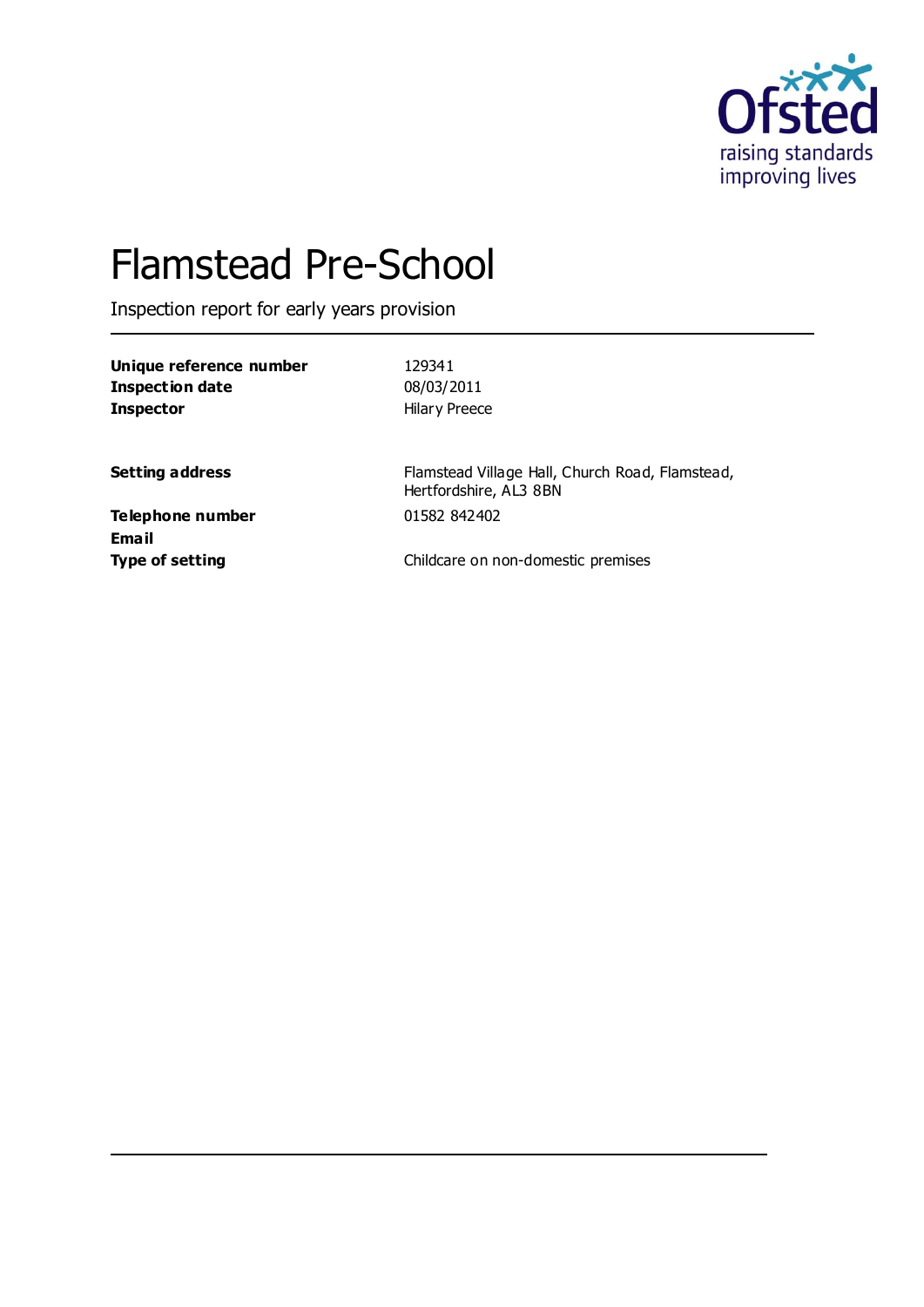The Office for Standards in Education, Children's Services and Skills (Ofsted) regulates and inspects to achieve excellence in the care of children and young people, and in education and skills for learners of all ages. It regulates and inspects childcare and children's social care, and inspects the Children and Family Court Advisory Support Service (Cafcass), schools, colleges, initial teacher training, work-based learning and skills training, adult and community learning, and education and training in prisons and other secure establishments. It assesses council children's services, and inspects services for looked after children, safeguarding and child protection.

If you would like a copy of this document in a different format, such as large print or Braille, please telephone 0300 123 1231, or email enquiries@ofsted.gov.uk.

You may copy all or parts of this document for non-commercial educational purposes, as long as you give details of the source and date of publication and do not alter the information in any way.

T: 0300 123 1231 Textphone: 0161 618 8524 E: enquiries@ofsted.gov.uk W: [www.ofsted.gov.uk](http://www.ofsted.gov.uk/)

© Crown copyright 2011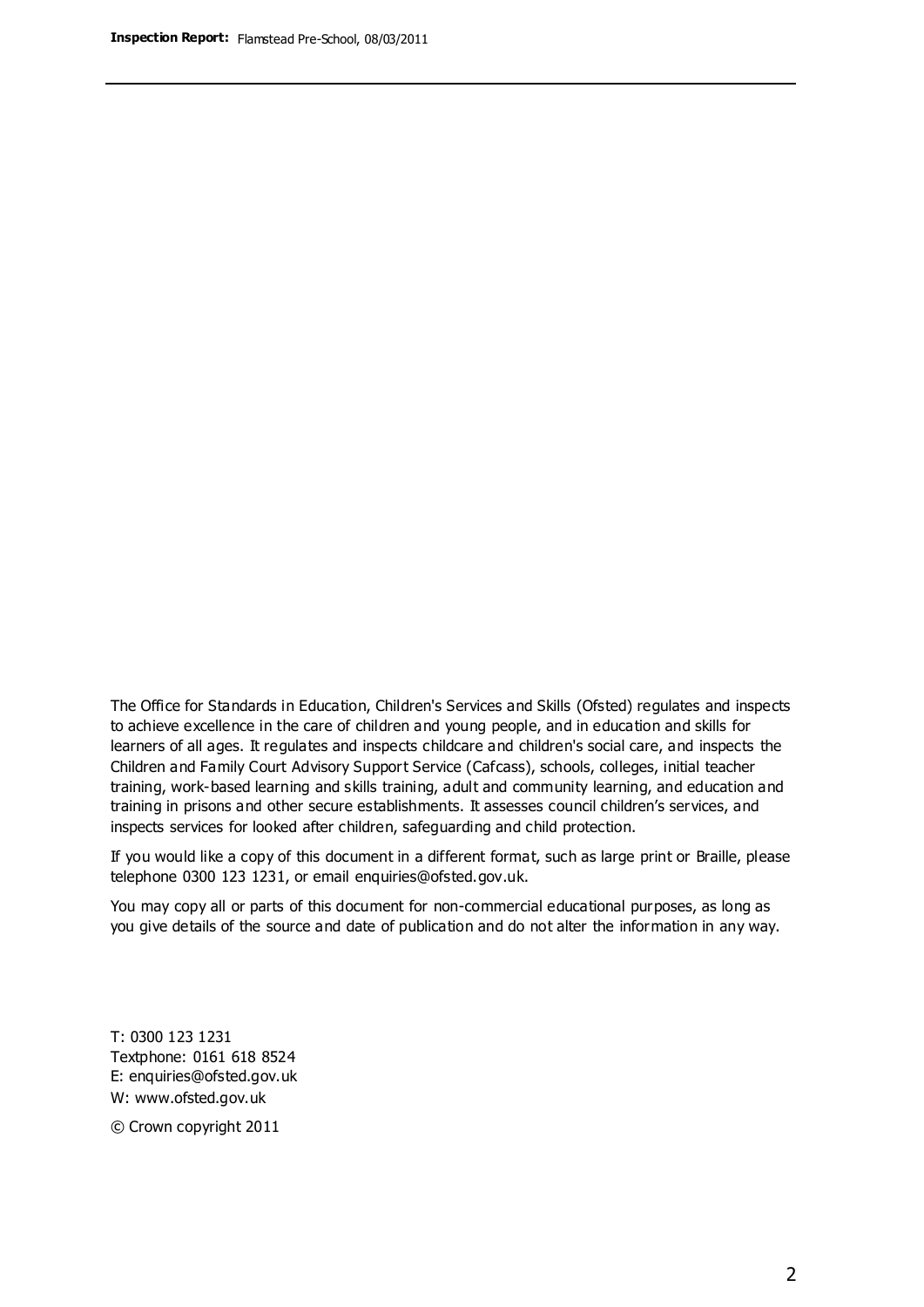## **Introduction**

This inspection was carried out by Ofsted under Sections 49 and 50 of the Childcare Act 2006 on the quality and standards of the registered early years provision. 'Early years provision' refers to provision regulated by Ofsted for children from birth to 31 August following their fifth birthday (the early years age group). The registered person must ensure that this provision complies with the statutory framework for children's learning, development and welfare, known as the *Early* Years Foundation Stage.

The provider must provide a copy of this report to all parents with children at the setting where reasonably practicable. The provider must provide a copy of the report to any other person who asks for one, but may charge a fee for this service (The Childcare (Inspection) Regulations 2008 regulations 9 and 10).

The setting also makes provision for children older than the early years age group which is registered on the voluntary and/or compulsory part(s) of the Childcare Register. This report does not include an evaluation of that provision, but a comment about compliance with the requirements of the Childcare Register is included in Annex B.

Please see our website for more information about each childcare provider. We publish inspection reports, conditions of registration and details of complaints we receive where we or the provider take action to meet the requirements of registration.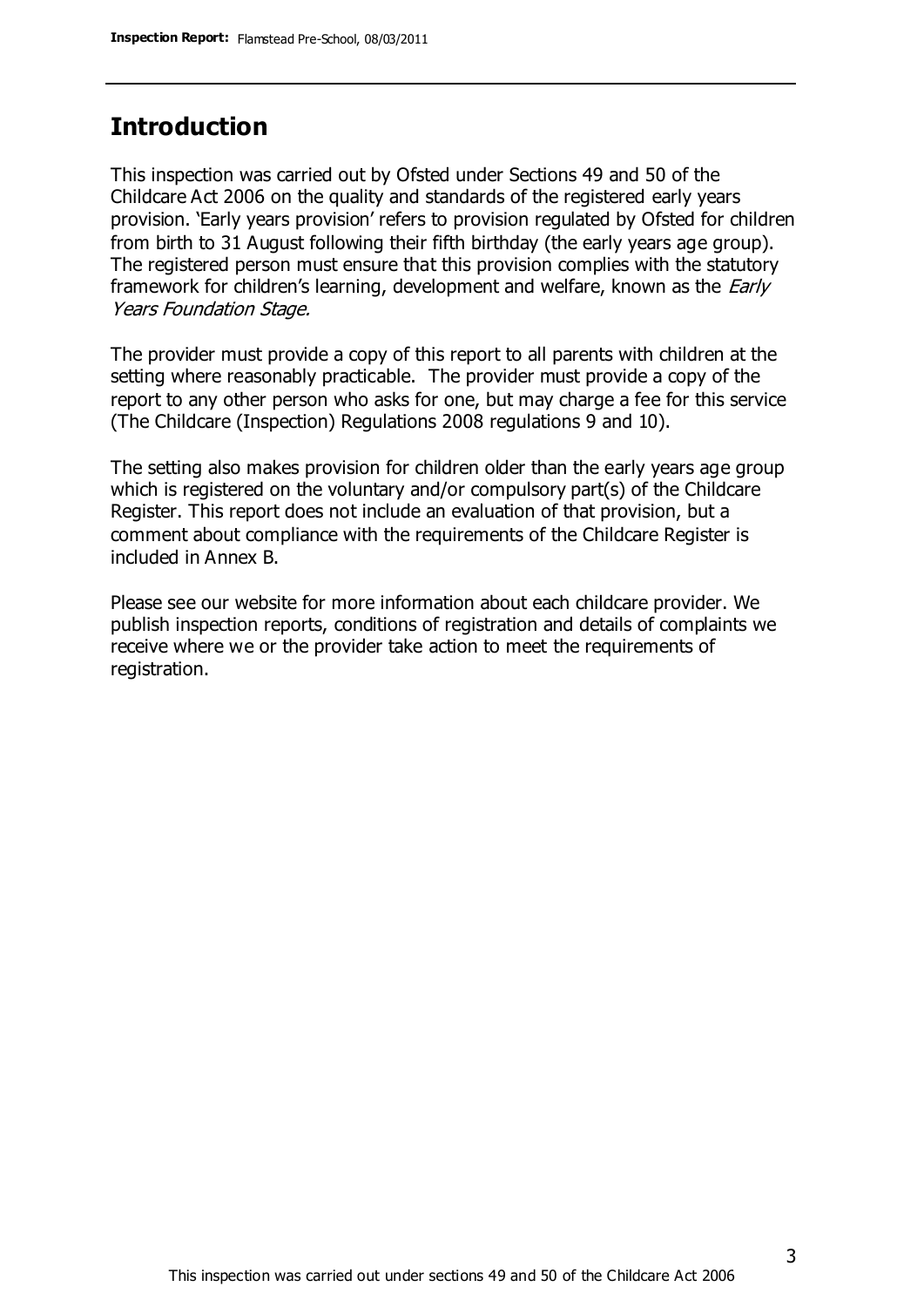## **Description of the setting**

Flamstead Pre-School is managed by trustees and was registered in 1993. It operates from two rooms in the village hall in Flamstead, near St Albans, Hertfordshire. The pre-school serves the local area and surrounding villages. It is accessible to all children and there is a small enclosed area available at the front of the church hall for outdoor play.

The pre-school opens Monday to Thursday during school term times. Sessions are from 9.15am to 11.45am. There is an optional lunch club that runs until 1pm. Children from the village nursery can be collected to attend the lunch club on Tuesdays to Thursdays. Children are able to attend for a variety of sessions. A maximum of 24 children may attend the pre-school at any one time. There are currently 23 children attending who are within the Early Years Foundation Stage. The pre-school is registered on the Early Years Register and on both the voluntary and compulsory parts of the Childcare Register. The pre-school provides funded early education for two, three and four-year-olds. It supports children with special educational needs and/or disabilities and children who speak English as an additional language.

The pre-school employs five members of staff who work with the children. Of these, one holds appropriate early years qualifications at Level 2 and three at Level 3 or above. The pre-school receives support from the local authority.

### **The overall effectiveness of the early years provision**

Overall the quality of the provision is satisfactory.

Effective partnership working ensures children's needs are met. Children generally have a suitable range of opportunities and experiences that support their learning and development and enable them to make steady progress. Procedures that underpin children's safety and security are managed sufficiently well, although regulations with regards to risk assessments are not fully met. Self-evaluation is beginning to be effective in bringing about improvements.

### **What steps need to be taken to improve provision further?**

To meet the specific requirements of the EYFS, the registered person must:

review risk assessments to include all aspects of the environment that need to be checked on a regular basis and ensure records show when and by whom they have been checked (Suitable premises, environment and equipment). 23/03/2011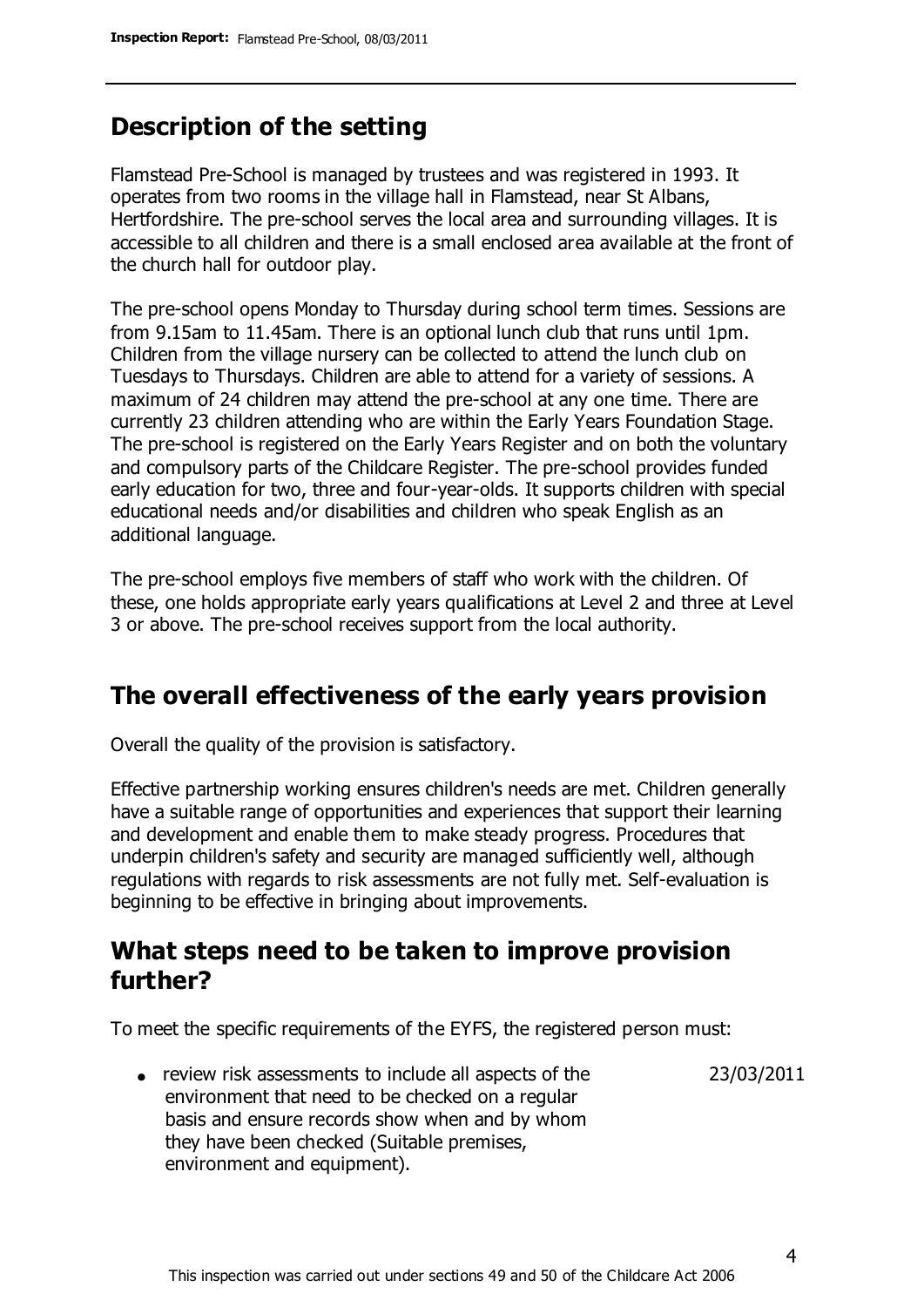To further improve the early years provision the registered person should:

- ensure that records of the risk assessment for outings show when it was carried out, by whom, date of review and any action taken following a review or incident
- review the safeguarding children policy and procedure in line with Local Safeguarding Children Board guidance
- ensure the outdoor space offers a rich and varied environment to support children's learning and development.

# **The effectiveness of leadership and management of the early years provision**

Arrangements for safeguarding children are managed sufficiently well. Two members of staff are designated to oversee procedures and have attended appropriate training. They have a reasonably secure knowledge and understanding of their roles in safeguarding children and would always seek appropriate advice if they had any concerns about the welfare of child or in the event of an allegation being made against staff members. However, the written safeguarding statement refers to agencies that are obsolete rather than current Local Safeguarding Children Board guidance. This is potentially misleading. The committee of trustees takes overall responsibility for recruitment of staff. They ensure staff have early years qualifications or a commitment to study, are vetted and undergo appropriate induction training to equip them with the skills to carry out their duties and protect and keep children safe. Staff are generally deployed well to provide appropriate support and supervision needed to keep safe and to enjoy their time at the preschool. The range of resources and equipment to support children's play and learning is expanding. Overall the provider makes good use of the local community resources to extend children's experiences.

Policies that underpin the practice are currently being reviewed. Staff have due regard for children's safety within the premises and when they use the local environment. An annual risk assessment is made, together with daily checks of the indoor and outdoor environment and for outings. Records are brief and not all show when they were reviewed and what action was taken to minimise hazards. This refers to some potentially hazardous plants in the outdoor play area. Consequently, systems for monitoring children's safety are not totally effective.

Effective communication with parents and carers contributes to children's needs being met. Valuable information about children is gathered initially and used by key workers to get to know children and plan for their needs. Parents are provided with good quality information about the setting, its policies and the Early Years Foundation Stage curriculum. Further information is provided in fortnightly newsletters which are attractively presented and thus easy to read. These contain particularly useful activities or tips on how parents can support their children at home. This helps reinforce topics of learning in the pre-school and actively involves parents in their children's learning and development. Self-evaluation systems are developing well. The staff team regularly meet together to share ideas and reflect on practice. The relatively new manager and staff team are keen to develop better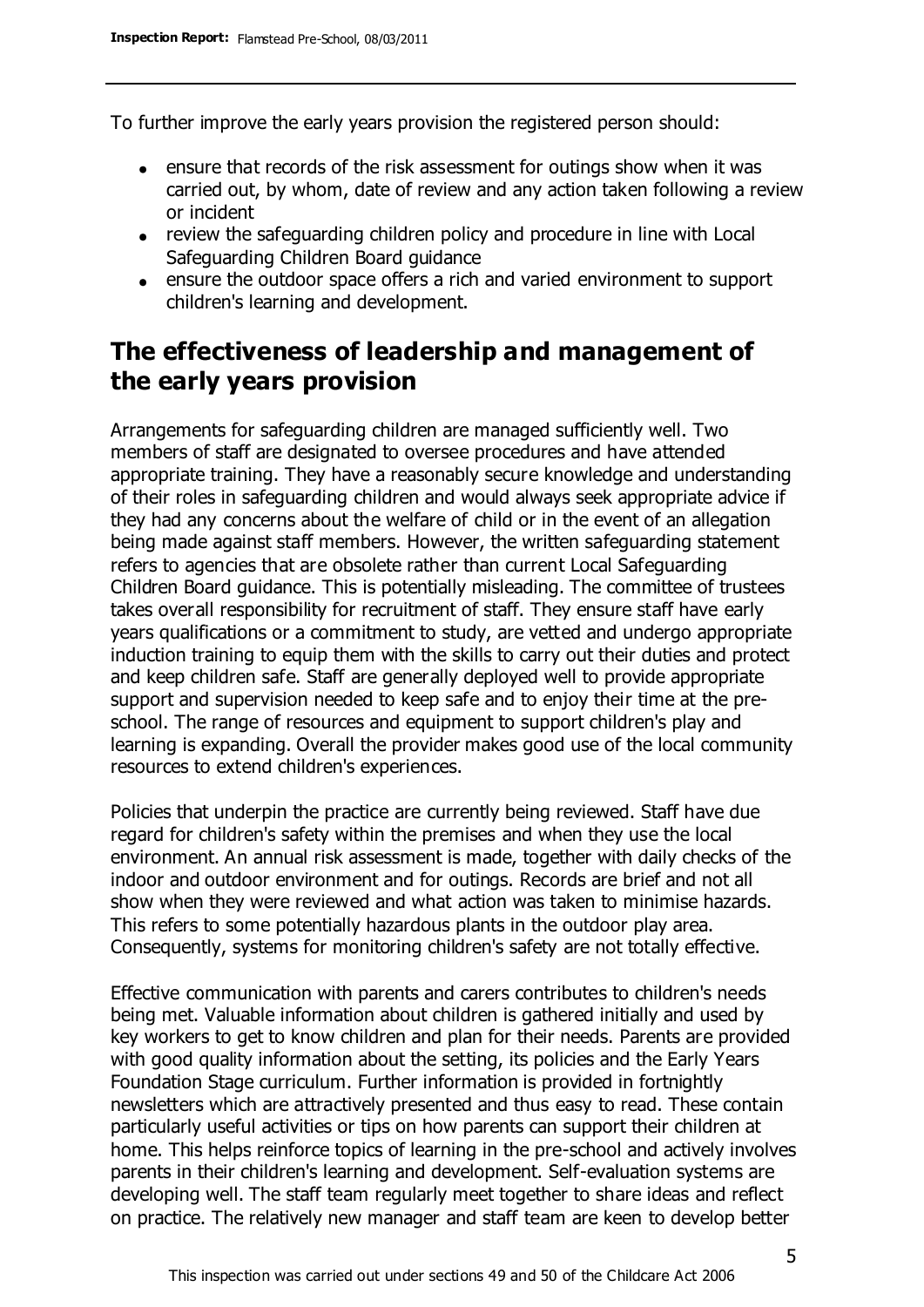ways of working and have identified some clear target areas for improvement, some of which are already leading to improved outcomes for children. Recently the observation, assessment and planning system has been reviewed to make it more effective in monitoring and tracking children's progress and they have highlighted some training to help them plan, specifically for boys' interests. Following a suggestion from parents, the pre-school is introducing a parent consultation evening where parents will have the opportunity to discuss their child's progress with their key worker and view their records. This will compliment the already wellestablished system for sharing information whenever parents wish. Partnerships with other providers of the Early Years Foundation Stage are effective in supporting children's transitions. Teachers from the village nursery and school visit the pre-school to meet children before they move up and children's individual records are shared with them in order to help with planning. Children attending the nursery class are invited back to the pre-school to attend the lunch club, which serves a local community need. Appropriate systems are in place to identify and provide support for those children who have additional needs.

# **The quality and standards of the early years provision and outcomes for children**

Children are effectively supported to learn and develop because staff have a sound knowledge of each child's needs. They plan an appropriate range of activities and experiences that promote children's progress towards the early learning goals across all areas of learning. Simple observations and assessments of children have been used until recently to show what children are achieving. The recent overhaul of this system is beginning to show more accurately the progress that children are making and is helping staff in planning for their individual needs.

Children use the resources and access all areas of the environment confidently. Indoors is bright and welcoming and children help themselves to what they want to play with. They enjoy the option of playing inside or outside which means they learn to make independent choices and remain motivated because they follow their interests. The outdoor play area, however, is less well equipped and so provides limited opportunities for children to explore and learn using challenging resources. Nonetheless, children enjoy being active outside in the fresh air. They develop a sense of place as they go on outings around the village to visit the church or the village shop. They are encouraged to use their senses to look for flowers or bugs and to listen for birds or aeroplanes. They thoroughly enjoy a pancake race around the local streets. They learn to appreciate their local environment when a farmer brings his tractor to the pre-school for them to see. Activities help children understand difference and diversity. At Chinese New Year they are invited to taste traditional Chinese foods such as lychees and water chestnuts.

Children settle well because they are gently reassured if upset. They develop secure relationships with their key workers and other adults and quickly learn what is expected from them. As a result, their behaviour is very good and the atmosphere is calm and relaxed. This helps children feel safe, secure and enjoy their play and learning. Children love to be recognised for doing something special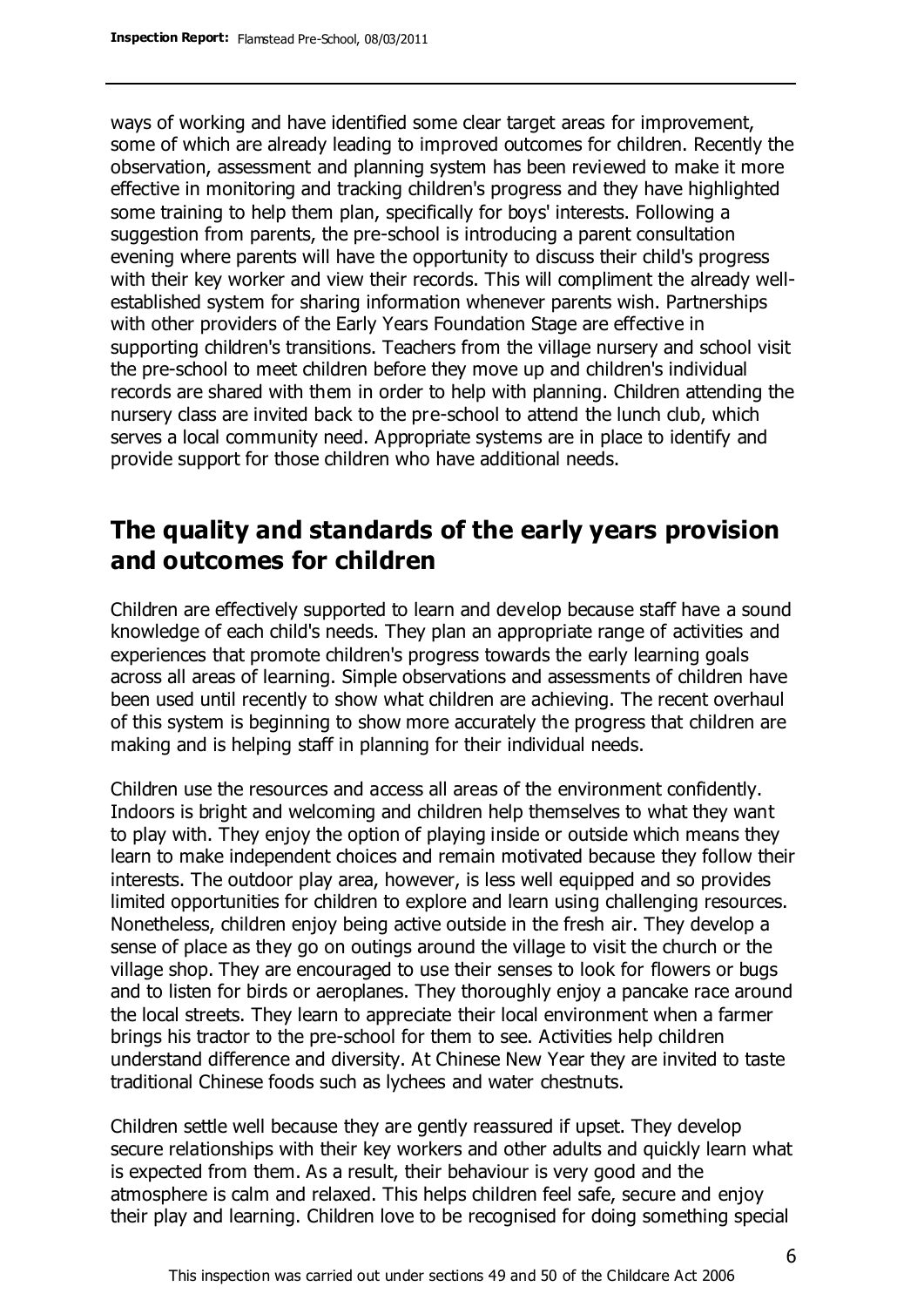and consequently develop high self-esteem. This is evident as children respond with a beaming smile when they receive a smiley face sticker for 'playing nicely with their friends' or for 'lovely tidying'. Children sit well overall and listen attentively to group discussions and stories. They join in with conversations and some children are developing confidence to talk to the whole group at 'show and tell' time. They join in with songs and action rhymes in which they count and develop awareness of numbers and quantity. Children are quite content to sit in the book corner looking at books or listen to stories read by staff. They experiment with mark making by writing on clipboards using chalks and paints.

Children's health is promoted through everyday routines such as washing their hands before snack time and tasting a wide variety of nutritious fruits and vegetables. A regular food activity enables them to try a range of foods and new ways of eating them, such as when making fruit kebabs for their snack. Staff sometimes use such routines and activities to reinforce children's understanding of good health and hygiene. Their personal health and dietary needs are managed appropriately. All staff are trained in first aid and able to administer treatment promptly. There are some opportunities for them to develop independence as they help clear away their cups and bowls. They are shown how to look after their teeth when a dentist visits and the doctors role play allows children to find out about their bodies and how to care for them. Children develop appropriate gross motor skills when using large wheeled toys or balancing along a beam. They develop fine motor control in their hands by using glue sticks, scissors and mark making tools.

Children understand some rules that keep them safe and are beginning to show awareness of potential risks. For example, they adhere to the rule for 'safe walking' when inside and know that water from the tap might be hot. On outings they show they understand that they must hold onto the handle on the walking rope in order to all stay safe together. Staff remind them to be careful and to listen for traffic when they are by the road so they begin to understand basic road safety awareness. They use this knowledge in the playground as they respond to the stop and go road signs. Overall, most children make steady or good progress towards the early learning goals and enjoy their time at pre-school. This is illustrated by a child who states, 'I love it here'.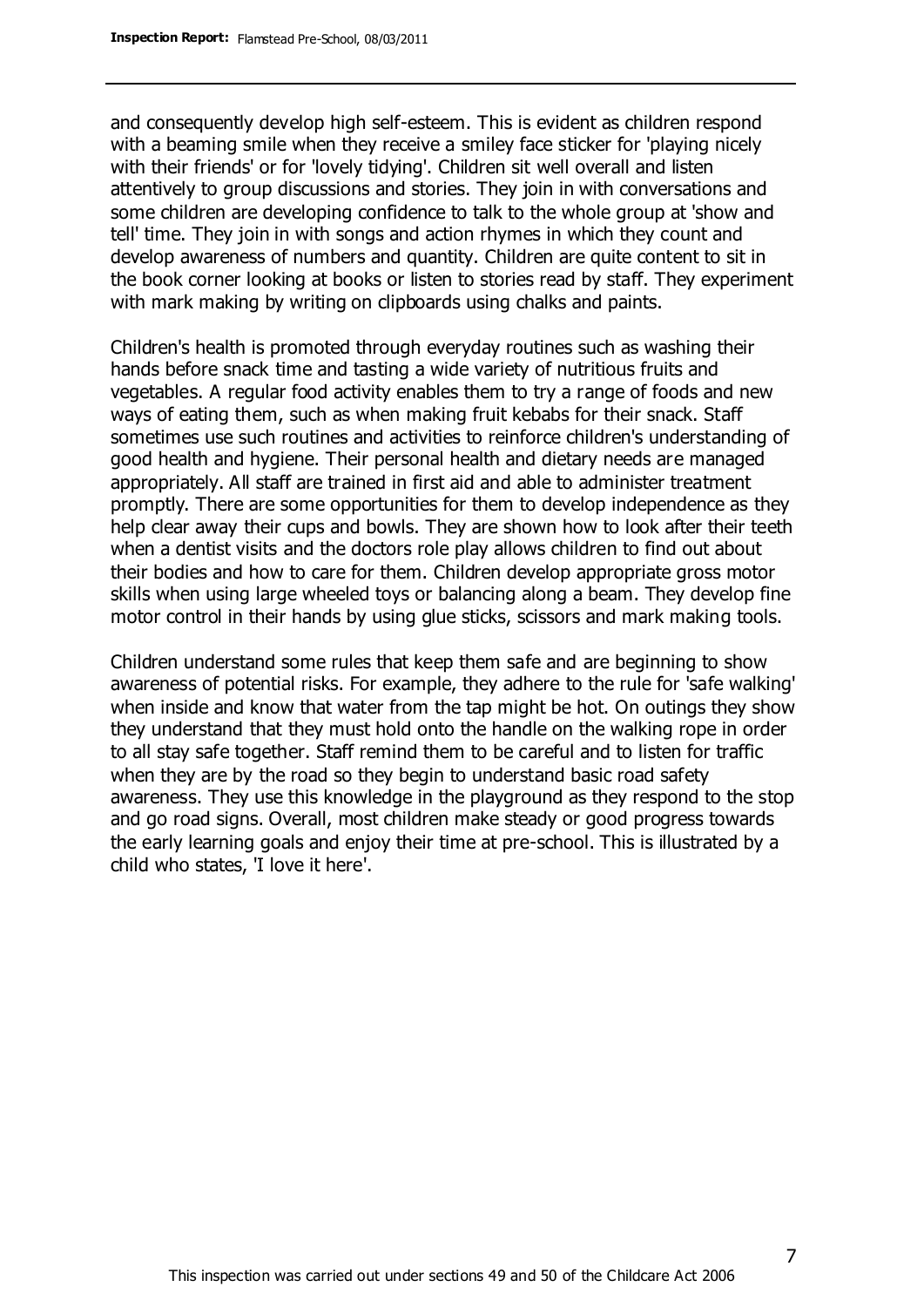# **Annex A: record of inspection judgements**

#### **The key inspection judgements and what they mean**

Grade 1 is Outstanding: this aspect of the provision is of exceptionally high quality Grade 2 is Good: this aspect of the provision is strong Grade 3 is Satisfactory: this aspect of the provision is sound Grade 4 is Inadequate: this aspect of the provision is not good enough

#### **The overall effectiveness of the early years provision**

| How well does the setting meet the needs of the<br>children in the Early Years Foundation Stage? |  |
|--------------------------------------------------------------------------------------------------|--|
| The capacity of the provision to maintain continuous                                             |  |
| improvement                                                                                      |  |

#### **The effectiveness of leadership and management of the early years provision**

| The effectiveness of leadership and management of the             |   |
|-------------------------------------------------------------------|---|
| <b>Early Years Foundation Stage</b>                               |   |
| The effectiveness of leadership and management in embedding       |   |
| ambition and driving improvement                                  |   |
| The effectiveness with which the setting deploys resources        |   |
| The effectiveness with which the setting promotes equality and    |   |
| diversity                                                         |   |
| The effectiveness of safeguarding                                 |   |
| The effectiveness of the setting's self-evaluation, including the | 3 |
| steps taken to promote improvement                                |   |
| The effectiveness of partnerships                                 |   |
| The effectiveness of the setting's engagement with parents and    |   |
| carers                                                            |   |

### **The quality of the provision in the Early Years Foundation Stage**

The quality of the provision in the Early Years Foundation Stage  $\vert$  3

### **Outcomes for children in the Early Years Foundation Stage**

| <b>Outcomes for children in the Early Years Foundation</b>    |  |
|---------------------------------------------------------------|--|
| <b>Stage</b>                                                  |  |
| The extent to which children achieve and enjoy their learning |  |
| The extent to which children feel safe                        |  |
| The extent to which children adopt healthy lifestyles         |  |
| The extent to which children make a positive contribution     |  |
| The extent to which children develop skills for the future    |  |

Any complaints about the inspection or report should be made following the procedures set out in the guidance available from Ofsted's website: www.ofsted.gov.uk